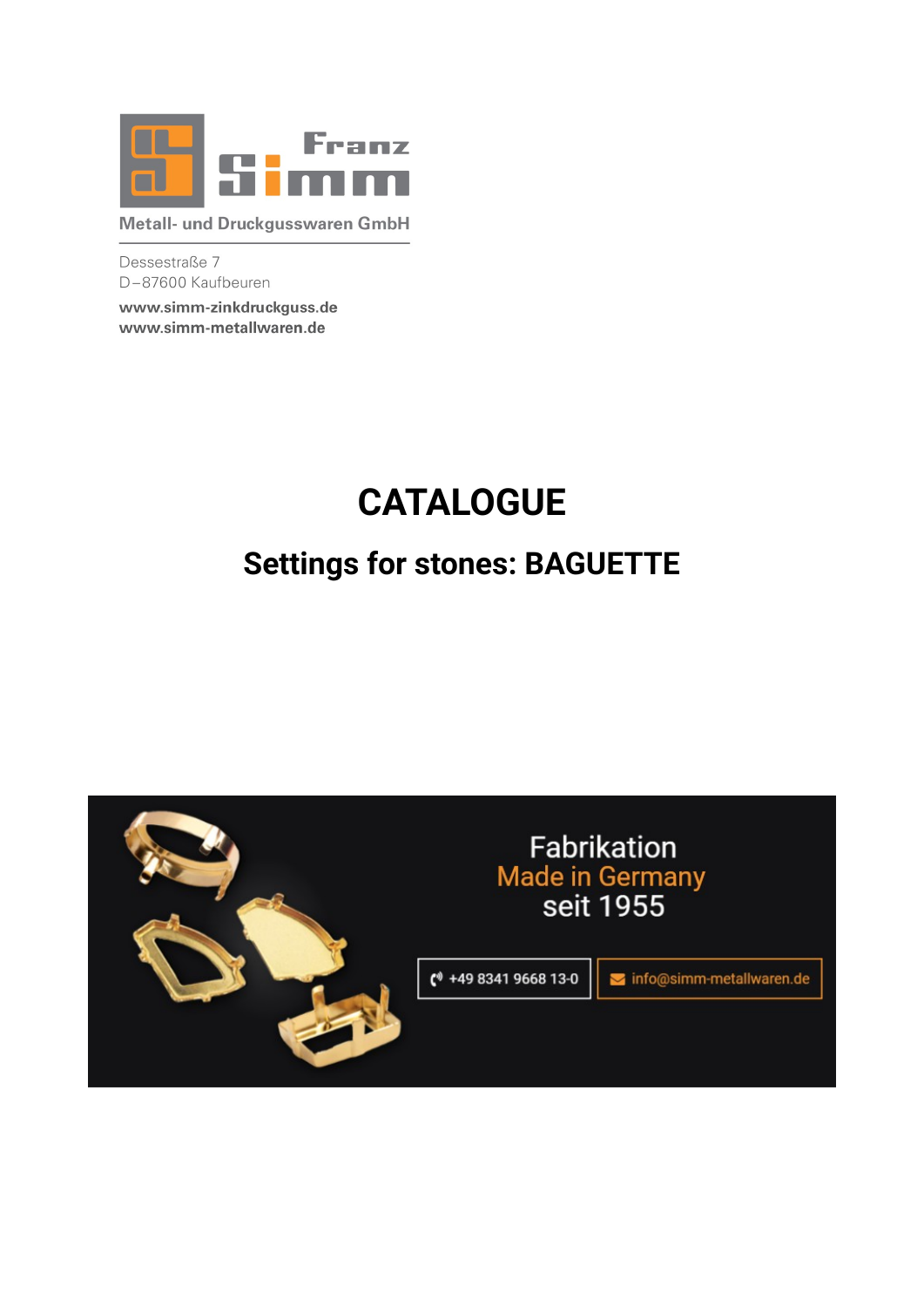## 맊

## <span id="page-1-0"></span>Settings for stones: BAGUETTE

Sitemap

- - [Settings with prongs](#page-2-0)
- - [Millgrain settings](#page-10-0)
- - [Settings with rings](#page-13-0)

## **Minimum quantity:**

Raw: 500 Pieces Plated: 1 KG

### **Search option:**

Please press "CTRL +  $F''$  to open the search window.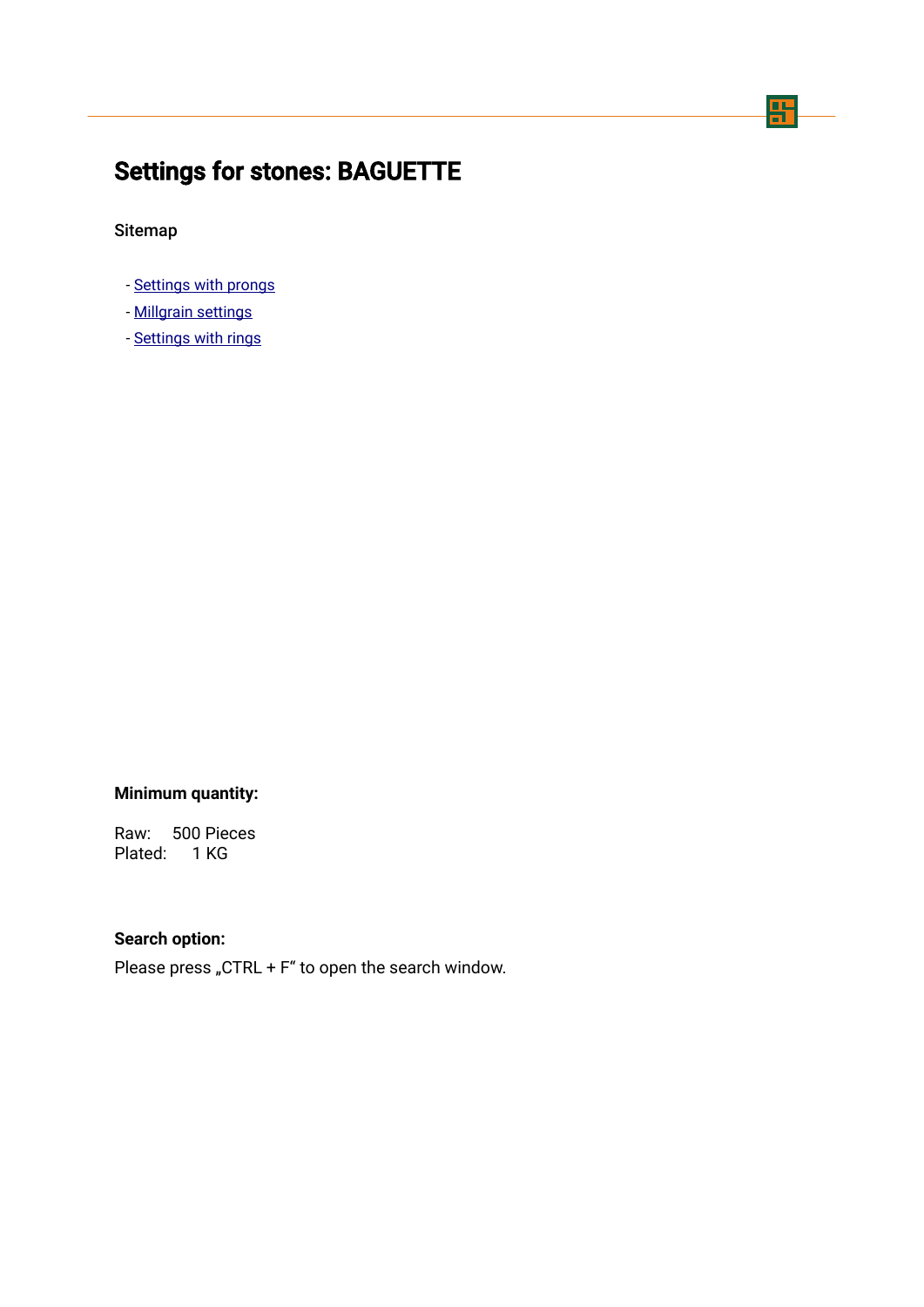## <span id="page-2-0"></span>Settings with prongs: **Baguette Constant Constant Constant Constant Constant Constant Constant Constant Constant Constant Constant Constant Constant Constant Constant Constant Constant Constant Constant Constant Constant**

closed back

**Ctrl + F**

땱

The picture shows the item in size 7x3 mm

| cioseu pack |                                           |                                                          |                                       |
|-------------|-------------------------------------------|----------------------------------------------------------|---------------------------------------|
| Size        | <b>Product code</b>                       | <b>Type</b>                                              |                                       |
| 6x3         | 00376-00-00                               | closed back                                              |                                       |
| 7x2         | 00484-00-00                               | closed back                                              |                                       |
| 7x3         | 00377-00-00                               | closed back                                              |                                       |
| 10x3        | 00378-00-00                               | closed back                                              |                                       |
|             |                                           |                                                          | The pictures show<br>the item in size |
| closed back | open back                                 | sew-on settings                                          | $10x5$ mm                             |
| 4x2         | 00389-00-00<br>00389-40-00                | closed back<br>sew-on settings, closed back              |                                       |
| 5x2         | 00257-00-00                               | closed back                                              |                                       |
| 5x2,5       | 00258-00-00<br>00258-40-00                | closed back<br>sew-on settings, closed back<br>(2x1)     |                                       |
| 6x2         | 01635-00-00<br>01635-40-00                | closed back<br>sew-on settings, mit Bod                  |                                       |
| 7x3         | 00259-00-00<br>00259-40-00                | closed back<br>sew-on settings, closed back              |                                       |
| 8x6         | 01633-00-00<br>01633-10-00<br>01633-40-00 | closed back<br>open back<br>sew-on settings, closed back |                                       |
| 10x3        | 00260-00-00<br>00260-40-00                | closed back<br>sew-on settings, closed back              |                                       |
| 10x5        | 00261-00-00<br>00261-10-00<br>00261-40-00 | closed back<br>open back<br>sew-on settings, open back   |                                       |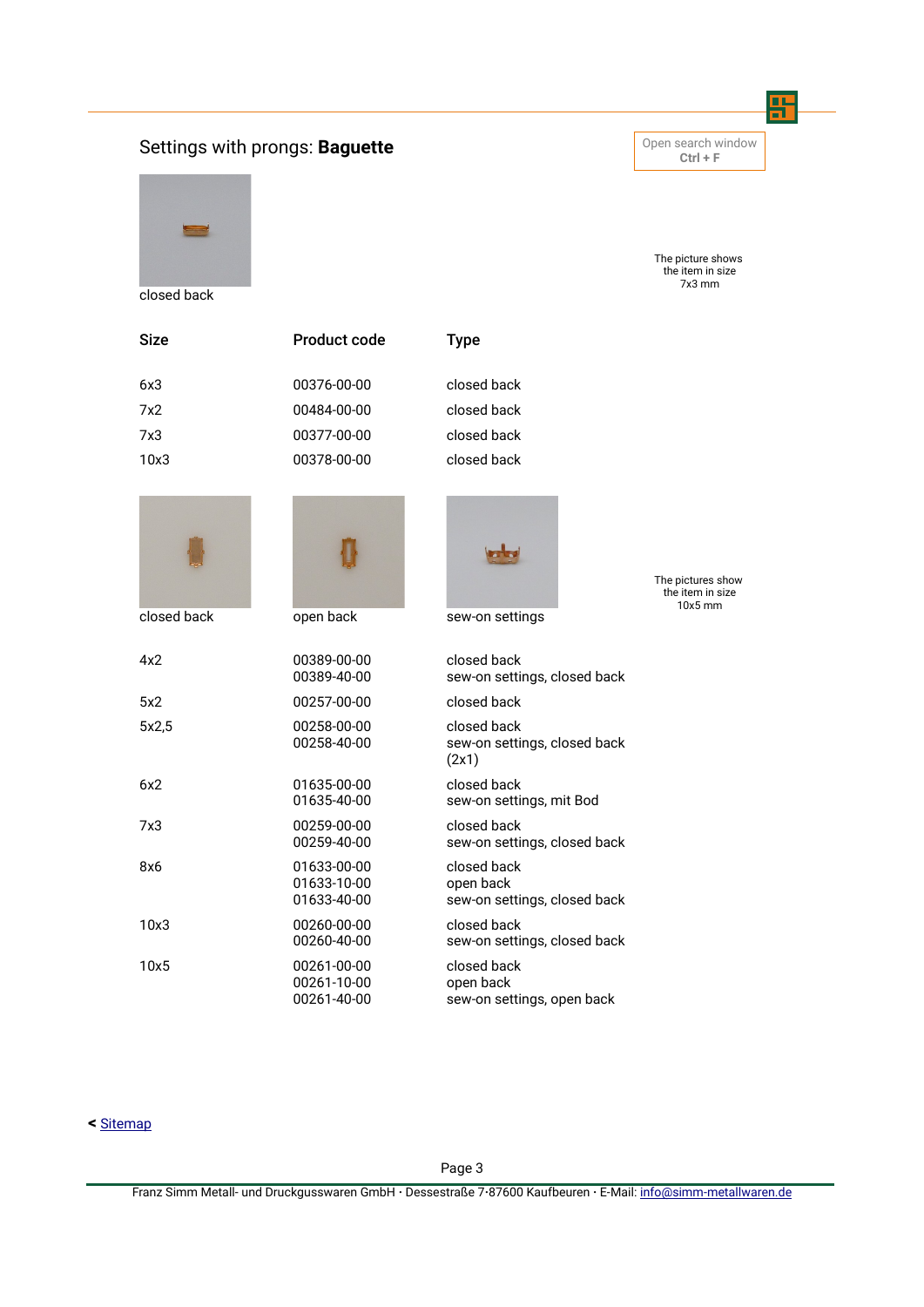## Settings with prongs: **Baguette Company of the Settings with prongs: Baguette City**



closed back open back sew-on settings



| Size  | <b>Product code</b>                       | Type                                                   |  |
|-------|-------------------------------------------|--------------------------------------------------------|--|
| 12x6  | 00262-00-00<br>00262-10-00<br>00262-40-00 | closed back<br>open back<br>sew-on settings, open back |  |
|       | 01616-00-00<br>01616-10-00<br>01616-40-00 | closed back<br>open back<br>sew-on settings, open back |  |
| 14x10 | 01549-00-00<br>01549-10-00<br>01549-40-00 | closed back<br>open back<br>sew-on settings, open back |  |
| 16x8  | 01617-00-00<br>01617-10-00<br>01617-40-00 | closed back<br>open back<br>sew-on settings, open back |  |
| 18x13 | 01529-00-00<br>01529-10-00<br>01529-40-00 | closed back<br>open back<br>sew-on settings, open back |  |
| 20x15 | 00527-00-00<br>00527-10-00                | closed back<br>open back                               |  |
| 23x11 | 01618-00-00<br>01618-10-00<br>01618-40-00 | closed back<br>open back<br>sew-on settings, open back |  |
| 40x30 | 52403-00-00<br>52403-10-00                | closed back<br>open back                               |  |

**<** [Sitemap](#page-1-0)

Page 4

**Ctrl + F**

땱

The pictures show the item in size 18x13 mm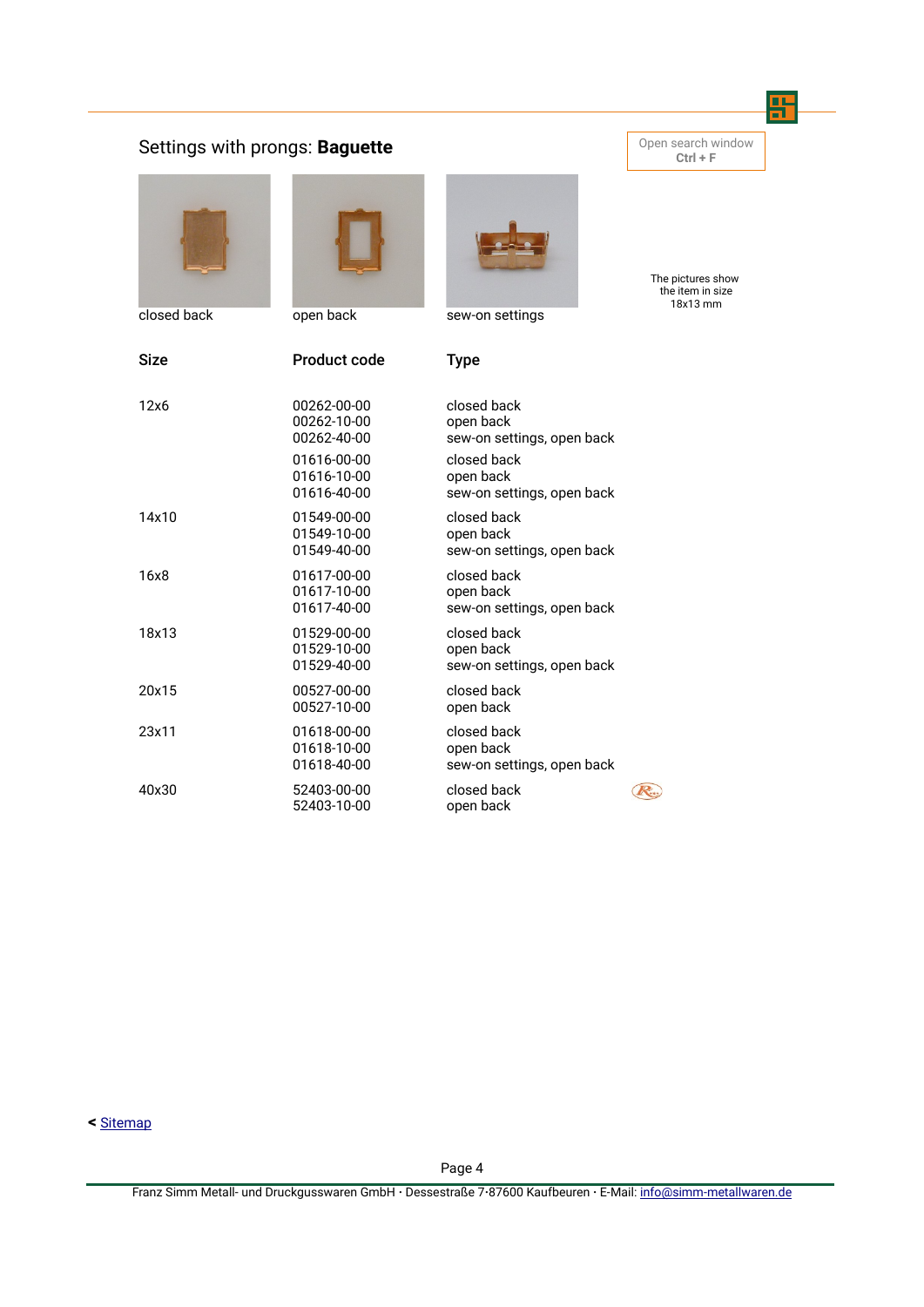#### 팕 Settings with prongs: **Baguette Constant Constant Constant Open search window Ctrl + F** The pictures show the item in size 24x8 mm closed back open back sew-on settings Size Product code Type 15x5 01525-00-00 closed back 01525-10-00 open back 01525-40-00 sew-on settings, open back 21x7 01530-00-00 closed back 01530-10-00 open back 01530-40-00 sew-on settings, open back 24x8 00263-00-00 closed back 00263-10-00 open back 00263-40-00 sew-on settings, open back 25x10 52404-00-00 closed back  $\bigcirc$ 52404-10-00 open back 30x10 01538-00-00 closed back 01538-10-00 open back 01538-40-00 sew-on settings, open back 36x28 51753-00-00 closed back  $\left(\overline{\mathcal{R}_{\omega}}\right)$ 51753-10-00 open back





Size **Product code** Type



The pictures show the item in size 18x13 mm

| 14x10 | 01575-00-00 | closed back                |
|-------|-------------|----------------------------|
|       | 01575-10-00 | open back                  |
|       | 01575-40-00 | sew-on settings, open back |
| 18x13 | 01576-00-00 | closed back                |
|       | 01576-10-00 | open back                  |
|       | 01576-40-00 | sew-on settings, open back |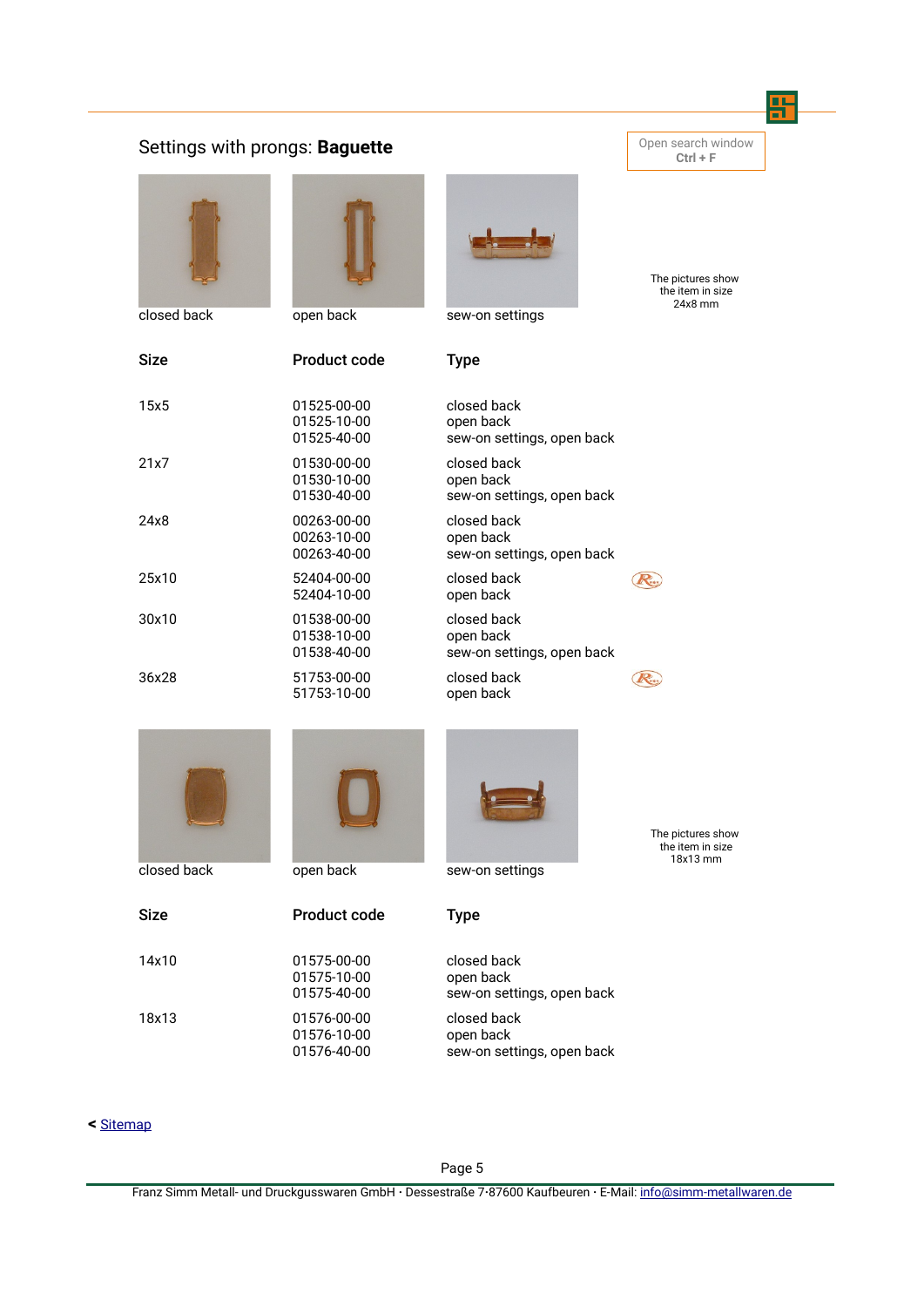## Settings with prongs: **Baguette Company of the Settings with prongs: Baguette City**





**Ctrl + F**

땲

The pictures show the item in size 14x8 mm

closed back open back sew-on settings

| <b>Size</b> | Product code                              | Type                                                   |
|-------------|-------------------------------------------|--------------------------------------------------------|
| 8x5         | 01613-00-00<br>01613-10-00<br>01613-40-00 | closed back<br>open back<br>sew-on settings, open back |
| 10x6        | 01614-00-00<br>01614-10-00<br>01614-40-00 | closed back<br>open back<br>sew-on settings, open back |
| 14x8        | 01615-00-00<br>01615-10-00<br>01615-40-00 | closed back<br>open back<br>sew-on settings, open back |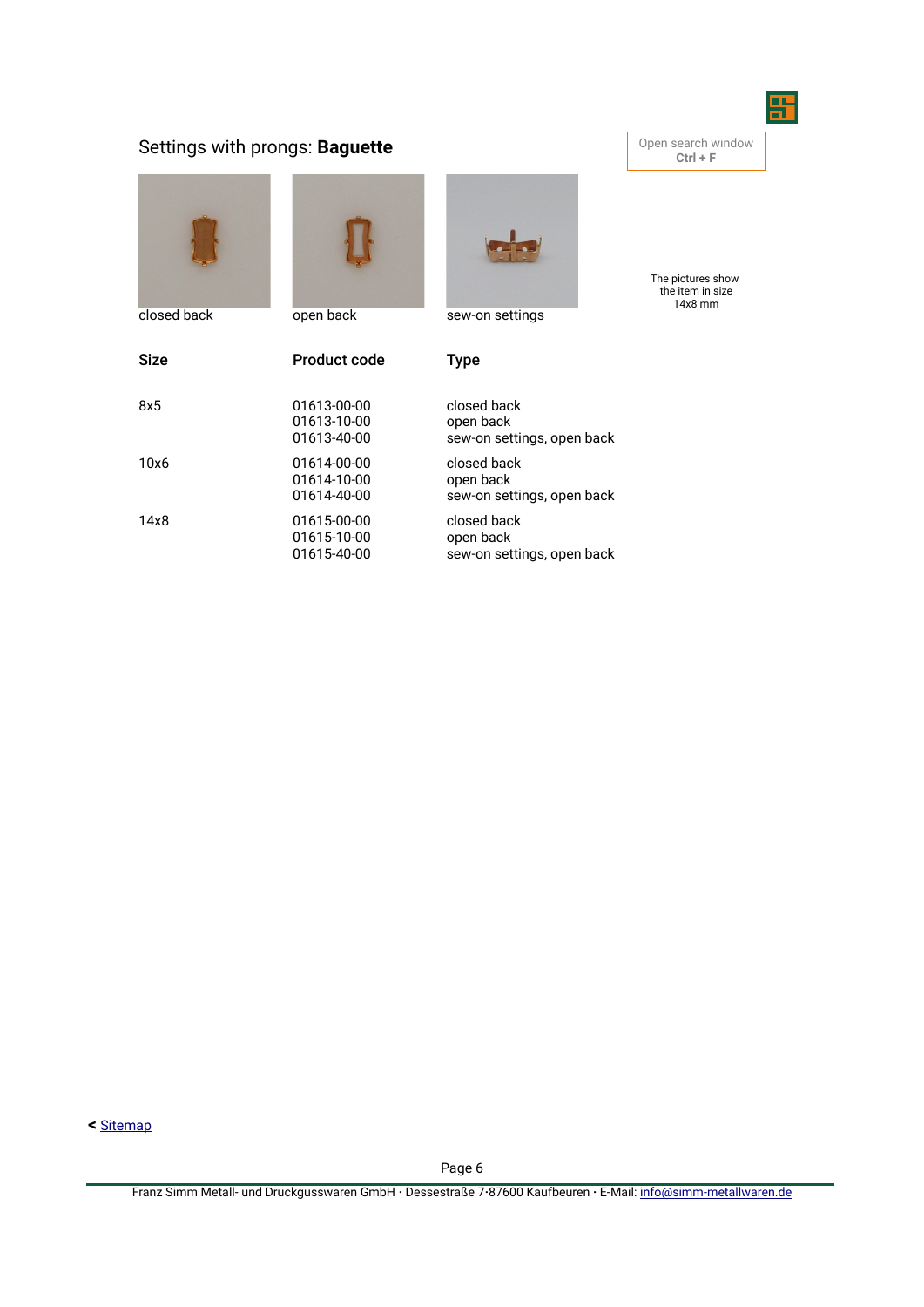|             | Settings with prongs: Baguette            |                                                        | Open search window<br>$Ctrl + F$                   |
|-------------|-------------------------------------------|--------------------------------------------------------|----------------------------------------------------|
| closed back | open back                                 | sew-on settings                                        | The pictures show<br>the item in size<br>$10x5$ mm |
| <b>Size</b> | <b>Product code</b>                       | <b>Type</b>                                            | Swarovski no.                                      |
|             |                                           |                                                        |                                                    |
| 6x2         | 01635-00-00<br>01635-40-00                | closed back<br>sew-on settings, closed back            | 4500                                               |
| 10x3        | 00260-00-00<br>00260-40-00                | closed back<br>sew-on settings, closed back            | 4500                                               |
|             |                                           |                                                        |                                                    |
| 5x2,5       | 00258-00-00<br>00258-40-00                | closed back<br>sew-on settings, closed back<br>(2x1)   | 4501                                               |
| 7x3         | 00259-00-00<br>00259-40-00                | closed back<br>sew-on settings, closed back            | 4501                                               |
| 10x5        | 00261-00-00<br>00261-10-00<br>00261-40-00 | closed back<br>open back<br>sew-on settings, open back | 4501                                               |

œ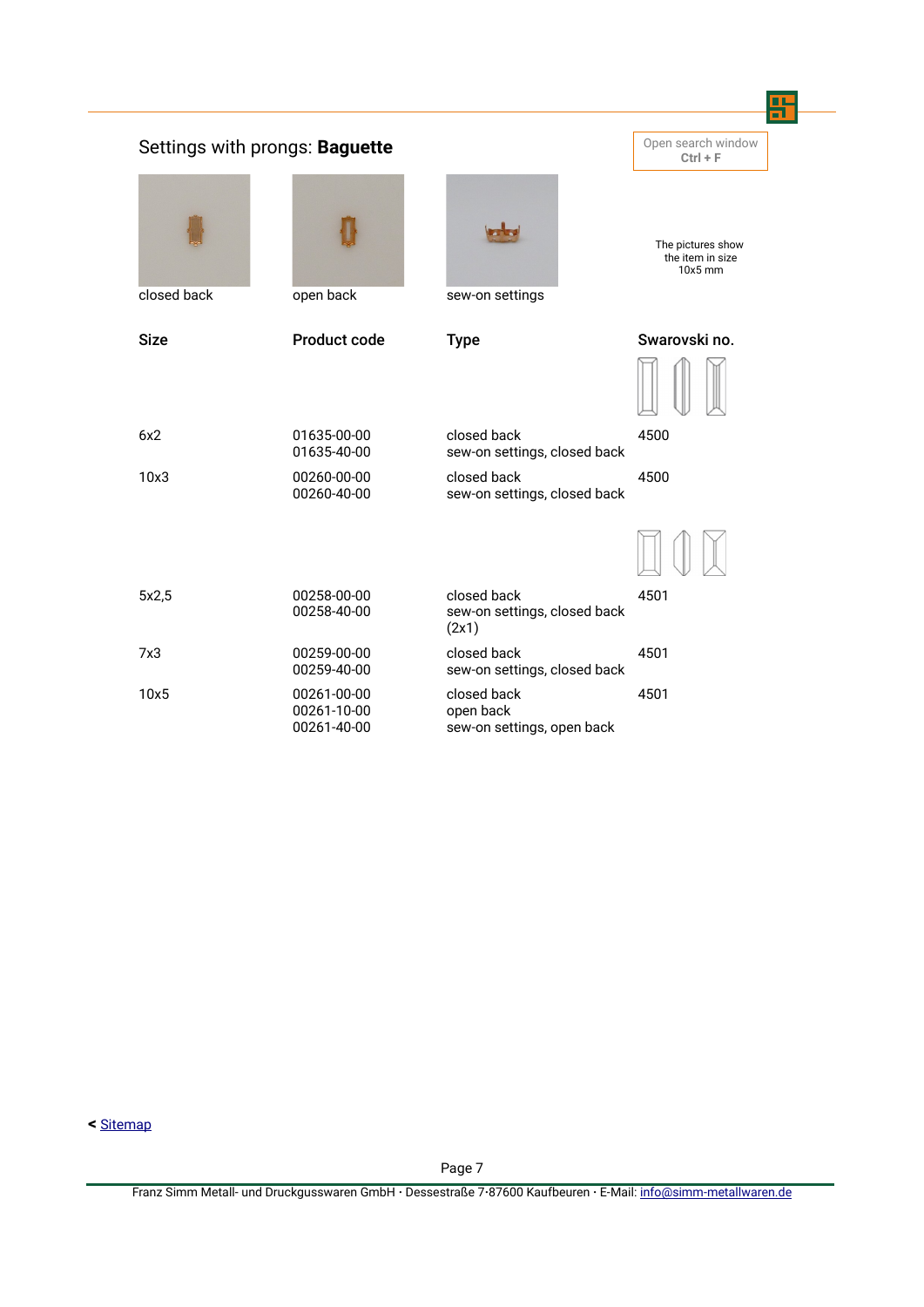| Open search window<br>Settings with prongs: Baguette<br>$Ctrl + F$ |                                           |                                                        |                                                  |  |
|--------------------------------------------------------------------|-------------------------------------------|--------------------------------------------------------|--------------------------------------------------|--|
| closed back                                                        | open back                                 | sew-on settings                                        | The pictures show<br>the item in size<br>14x8 mm |  |
| <b>Size</b>                                                        | Product code                              | <b>Type</b>                                            | Swarovski no.                                    |  |
|                                                                    |                                           |                                                        |                                                  |  |
| 8x5                                                                | 01613-00-00<br>01613-10-00<br>01613-40-00 | closed back<br>open back<br>sew-on settings, open back | 4505                                             |  |
| 10x6                                                               | 01614-00-00<br>01614-10-00<br>01614-40-00 | closed back<br>open back<br>sew-on settings, open back | 4505                                             |  |
| 14x8                                                               | 01615-00-00<br>01615-10-00<br>01615-40-00 | closed back<br>open back<br>sew-on settings, open back | 4505                                             |  |

**COL**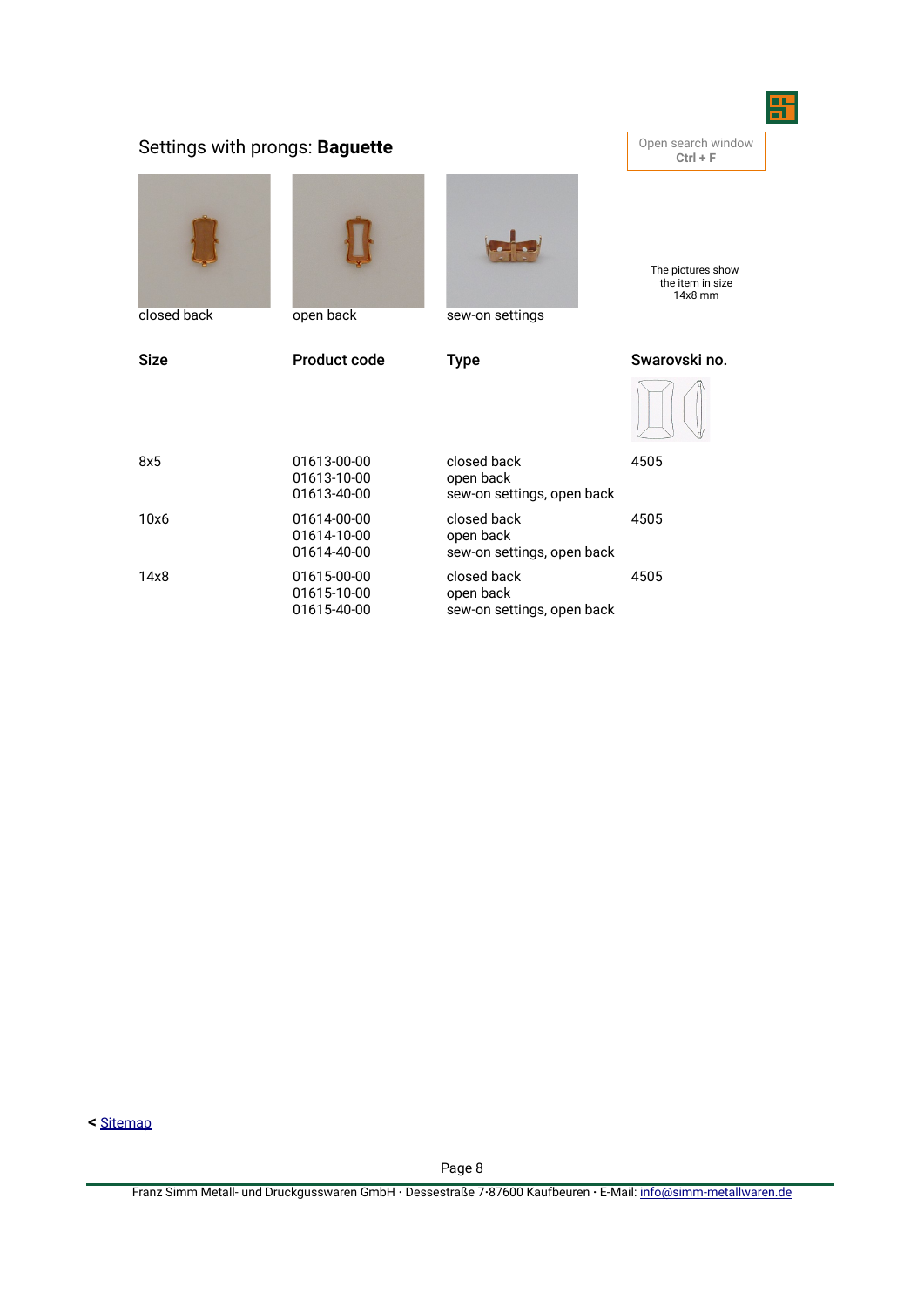|             | Settings with prongs: Baguette            |                                                             | Open search window<br>$Ctrl + F$                  |
|-------------|-------------------------------------------|-------------------------------------------------------------|---------------------------------------------------|
| closed back |                                           |                                                             | The pictures show<br>the item in size<br>23x11 mm |
|             | open back                                 | sew-on settings                                             |                                                   |
| <b>Size</b> | <b>Product code</b>                       | <b>Type</b>                                                 | Swarovski no.                                     |
| 12x6        | 01616-00-00<br>01616-10-00<br>01616-40-00 | closed back<br>open back<br>sew-on settings, closed<br>back | 4524                                              |
| 16x8        | 01617-00-00<br>01617-10-00<br>01617-40-00 | closed back<br>open back<br>sew-on settings, open back      | 4524                                              |
| 23x11       | 01618-00-00<br>01618-10-00<br>01618-40-00 | closed back<br>open back<br>sew-on settings, open back      | 4524                                              |
|             |                                           |                                                             | The pictures show<br>the item in size<br>18x13 mm |
|             |                                           |                                                             |                                                   |
| 8x6         | 01633-00-00<br>01633-10-00<br>01633-40-00 | closed back<br>open back<br>sew-on settings, open back      | 4527                                              |
| 14x10       | 01549-00-00<br>01549-10-00<br>01549-40-00 | closed back<br>open back<br>sew-on settings, open back      | 4527                                              |
| 18x13       | 01529-00-00<br>01529-10-00                | closed back<br>open back<br>sew-on settings, open back      | 4527                                              |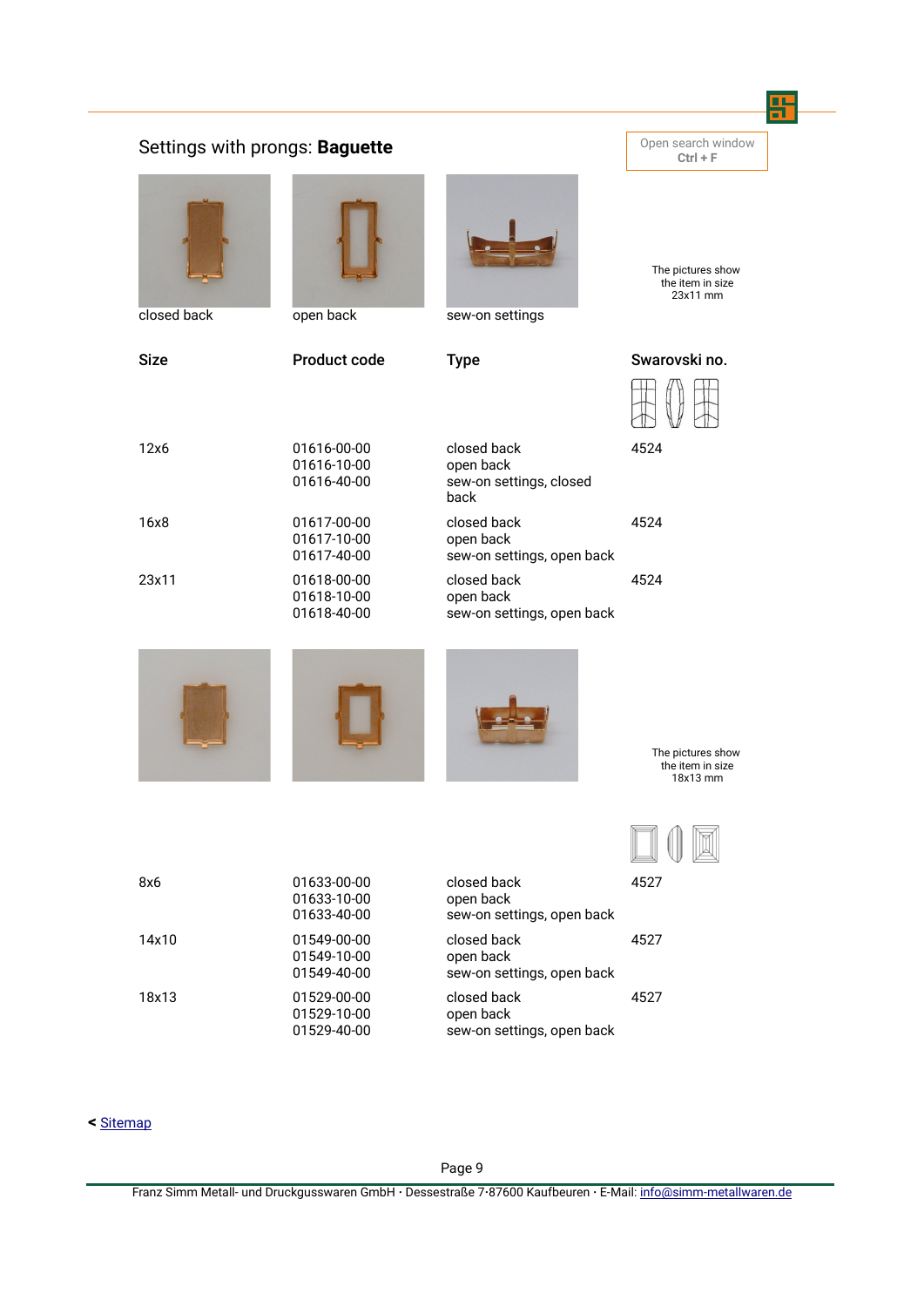|             | Settings with prongs: Baguette            |                                                        | Open search window<br>$Ctrl + F$                   |
|-------------|-------------------------------------------|--------------------------------------------------------|----------------------------------------------------|
| closed back | open back                                 | sew-on settings                                        | The pictures show<br>the item in size<br>$24x8$ mm |
| <b>Size</b> | Product code                              | <b>Type</b>                                            | Swarovski no.                                      |
|             |                                           |                                                        |                                                    |
| 15x5        | 01525-00-00<br>01525-10-00<br>01525-40-00 | closed back<br>open back<br>sew-on settings, open back | 4547                                               |
| 21x7        | 01530-00-00<br>01530-10-00<br>01530-40-00 | closed back<br>open back<br>sew-on settings, open back | 4547                                               |
| 24x8        | 00263-00-00<br>00263-10-00<br>00263-40-00 | closed back<br>open back<br>sew-on settings, open back | 4547                                               |
| 30x10       | 01538-00-00<br>01538-10-00<br>01538-40-00 | closed back<br>open back<br>sew-on settings, open back | 4547                                               |
|             |                                           |                                                        | The pictures show<br>the item in size<br>18x13 mm  |
| closed back | open back                                 | sew-on settings                                        |                                                    |
| <b>Size</b> | Product code                              | <b>Type</b>                                            | Swarovski no.                                      |
| 14x10       | 01575-00-00<br>01575-10-00<br>01575-40-00 | closed back<br>open back<br>sew-on settings, open back | 4565                                               |
| 18x13       | 01576-00-00<br>01576-10-00<br>01576-40-00 | closed back<br>open back<br>sew-on settings, open back | 4565                                               |

### **<** [Sitemap](#page-1-0)

Page 10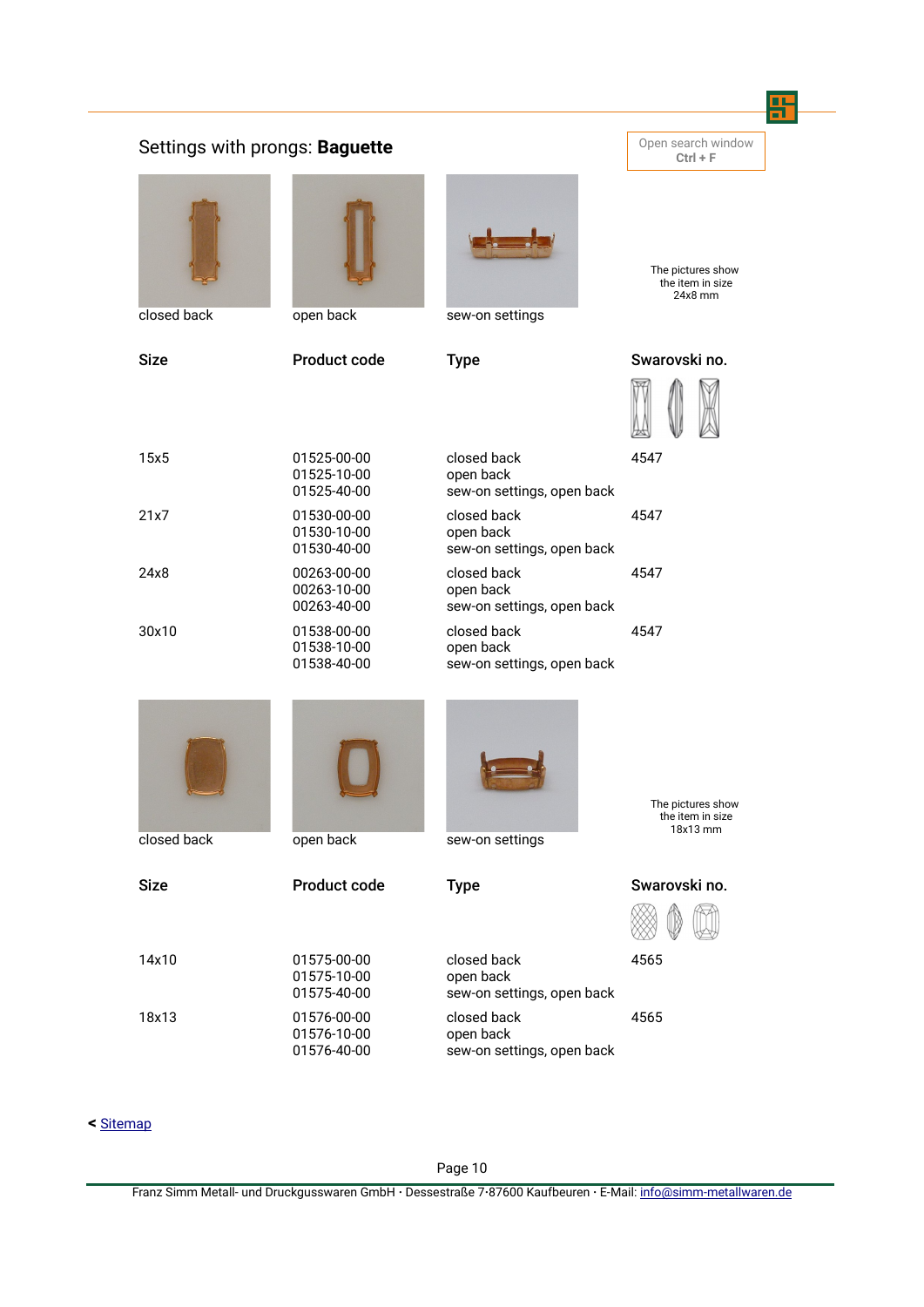## <span id="page-10-0"></span>**Millgrain settings: Baguette Company of the Search Window** Open search window

**Ctrl + F**

땱



The picture shows the item in size 24x16 mm

| <b>Size</b> | Product code | <b>Type</b> |    |
|-------------|--------------|-------------|----|
| 9x6         | 51670-00-00  | Millgrain   |    |
| 10x7        | 51036-00-00  | Millgrain   |    |
| 10x8        | 01558-00-00  | Flat        |    |
| 10x8        | 51662-00-00  | Millgrain   |    |
| 11,5x 10    | 50860-00-00  | Millgrain   |    |
| 12x4        | 00446-00-00  | Flat        |    |
| 14x10       | 01557-00-00  | Flat        |    |
| 14,5x12     | 00480-00-00  | Millgrain   |    |
| 15x10       | 00348-00-00  | Flat        |    |
| 16x4        | 00447-00-00  | Flat        |    |
| 16x7        | 00915-00-00  | Flat        |    |
| 16x14       | 00331-00-00  | Millgrain   |    |
| 18x5        | 50574-00-00  | Millgrain   | R. |
| 18x9        | 50575-00-00  | Millgrain   | R. |
| 18x13       | 52096-00-00  | Millgrain   | R  |
| 19x8,5      | 00364-00-00  | Flat        |    |
| 19x13       | 00320-00-00  | Millgrain   |    |
| 20x3,5      | 00934-00-00  | Millgrain   |    |
| 20x5        | 00347-00-00  | Flat        |    |
| 20x14       | 01556-00-00  | Flat        |    |
| 20x15       | 50579-00-00  | Millgrain   | R. |
| 21x9        | 00293-00-00  | Flat        |    |
| 24x16       | 01559-00-00  | Flat        |    |
| 24x17       | 51827-00-00  | Millgrain   | R. |
| 30,5x25,5   | 01374-00-00  | Millgrain   |    |
| 28x16       | 00521-00-00  | Millgrain   |    |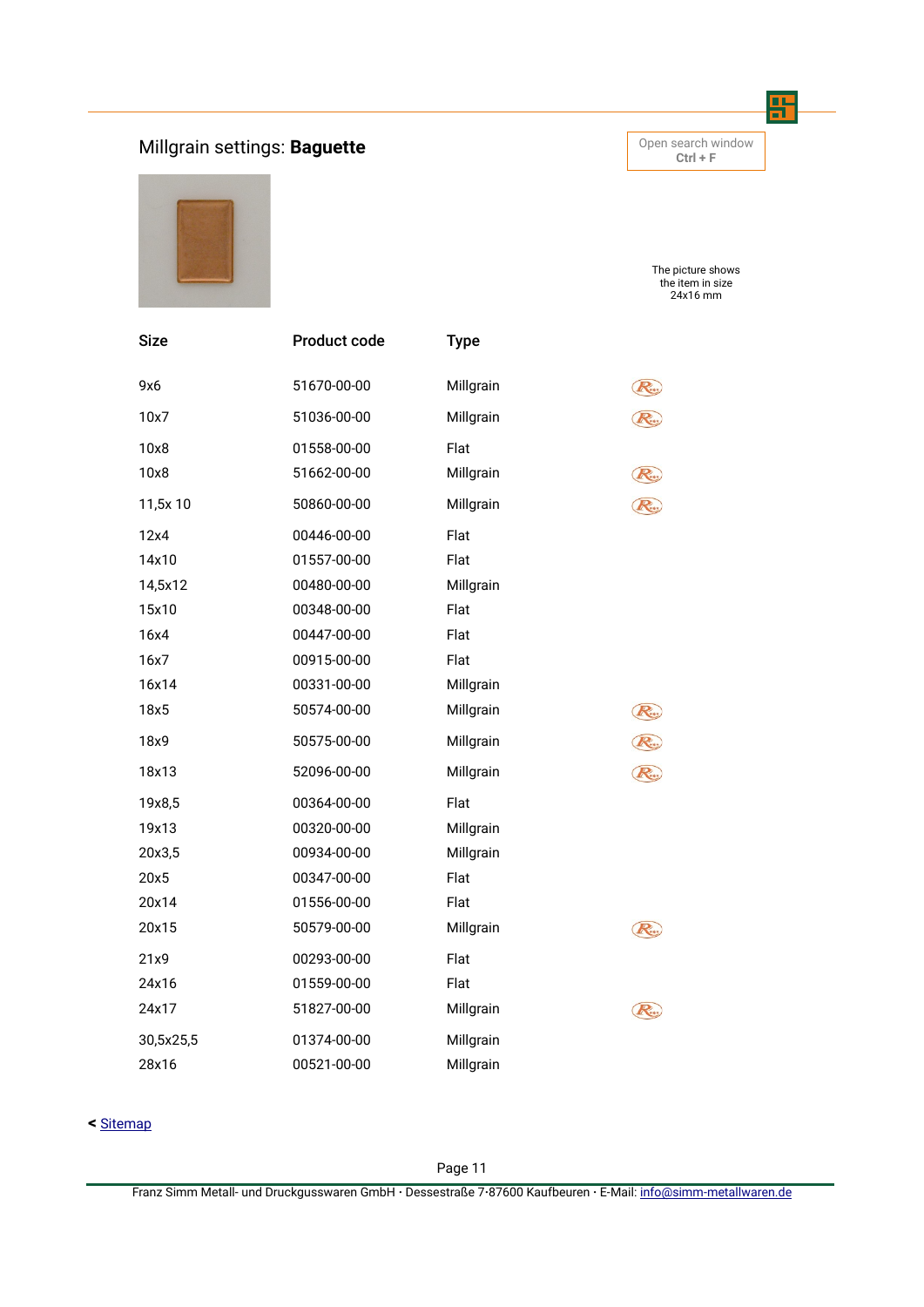## **Millgrain settings: Baguette Company of the Search Window** Open search window

**Ctrl + F**

땲



The picture shows the item in size 24x16 mm

| <b>Size</b> | <b>Product code</b> | <b>Type</b> |    |
|-------------|---------------------|-------------|----|
| 32x24       | 00472-00-00         | Millgrain   | R  |
| 37x7,5      | 51240-01-00         | Millgrain   |    |
| 37x8        | 51240-00-00         | Millgrain   | R  |
| 38x15       | 01369-00-00         | Flat        | K. |
| 38x15       | 50613-00-00         | Flat        |    |
| 45x20       | 01370-00-00         | Flat        | K. |
| 45x20       | 50586-00-00         | Millgrain   |    |
| 50x10,5     | 01365-00-00         | Flat        |    |
| 90x25       | 01395-00-00         | Millgrain   |    |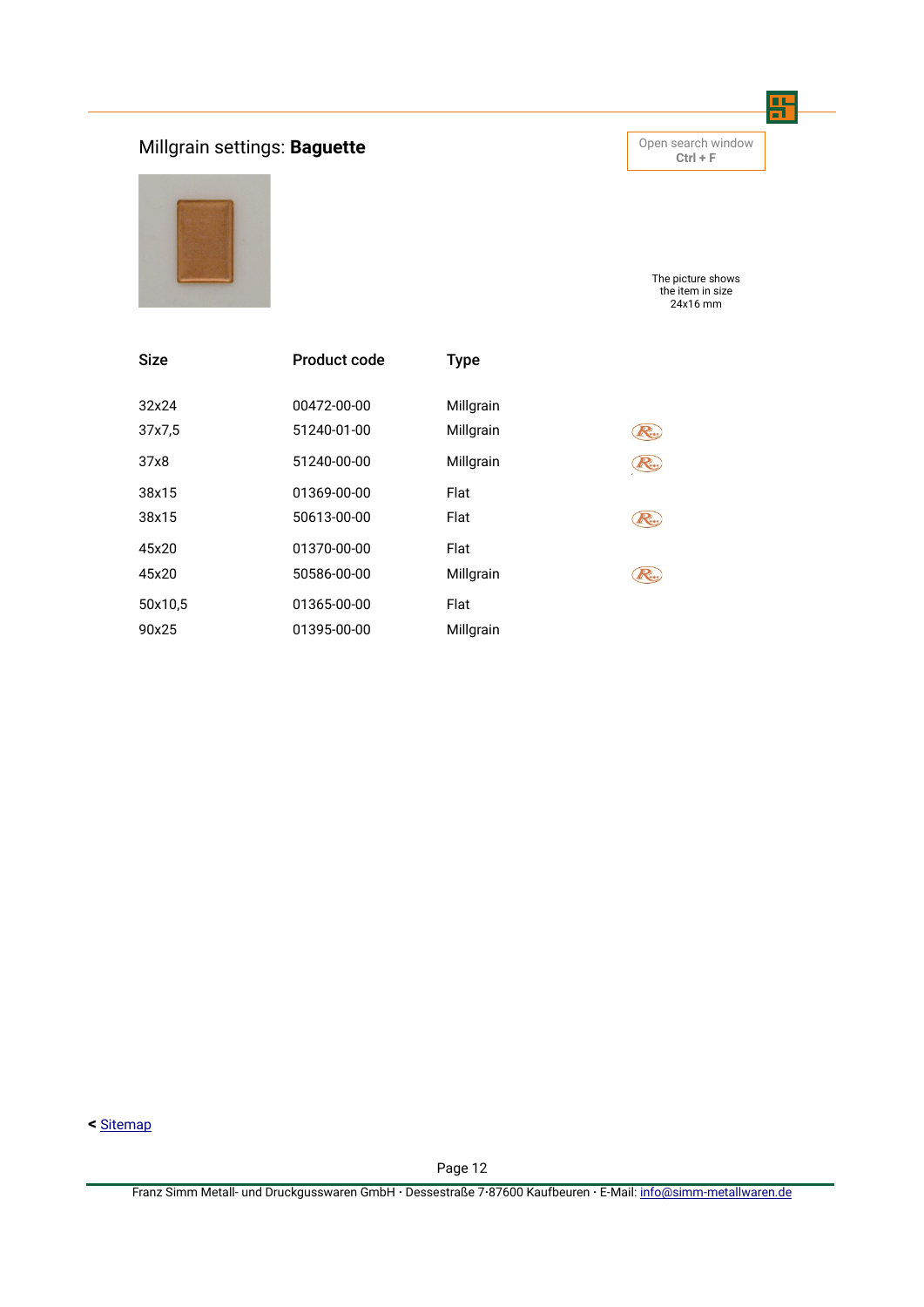## **Millgrain settings: Baguette Constant of the Constant of Constant of August 2014 Findow**

10x8 01558-00-00 Flat 2520 14x10 01557-00-00 Flat 2520 20x14 01556-00-00 Flat 2520 24x16 01559-00-00 Flat 4581 24x16 01559-00-00 Flat 4582 24x16 01559-00-00 Flat 4583

**Ctrl + F**

땱

The picture shows the item in size 24x16 mm

## Size **Product code** Type Swarovski no.











**<** [Sitemap](#page-1-0)

Page 13

Franz Simm Metall- und Druckgusswaren GmbH **·** Dessestraße 7**·**87600 Kaufbeuren **·** E-Mail: [info@simm-metallwaren.de](mailto:info@simm-metallwaren.de)